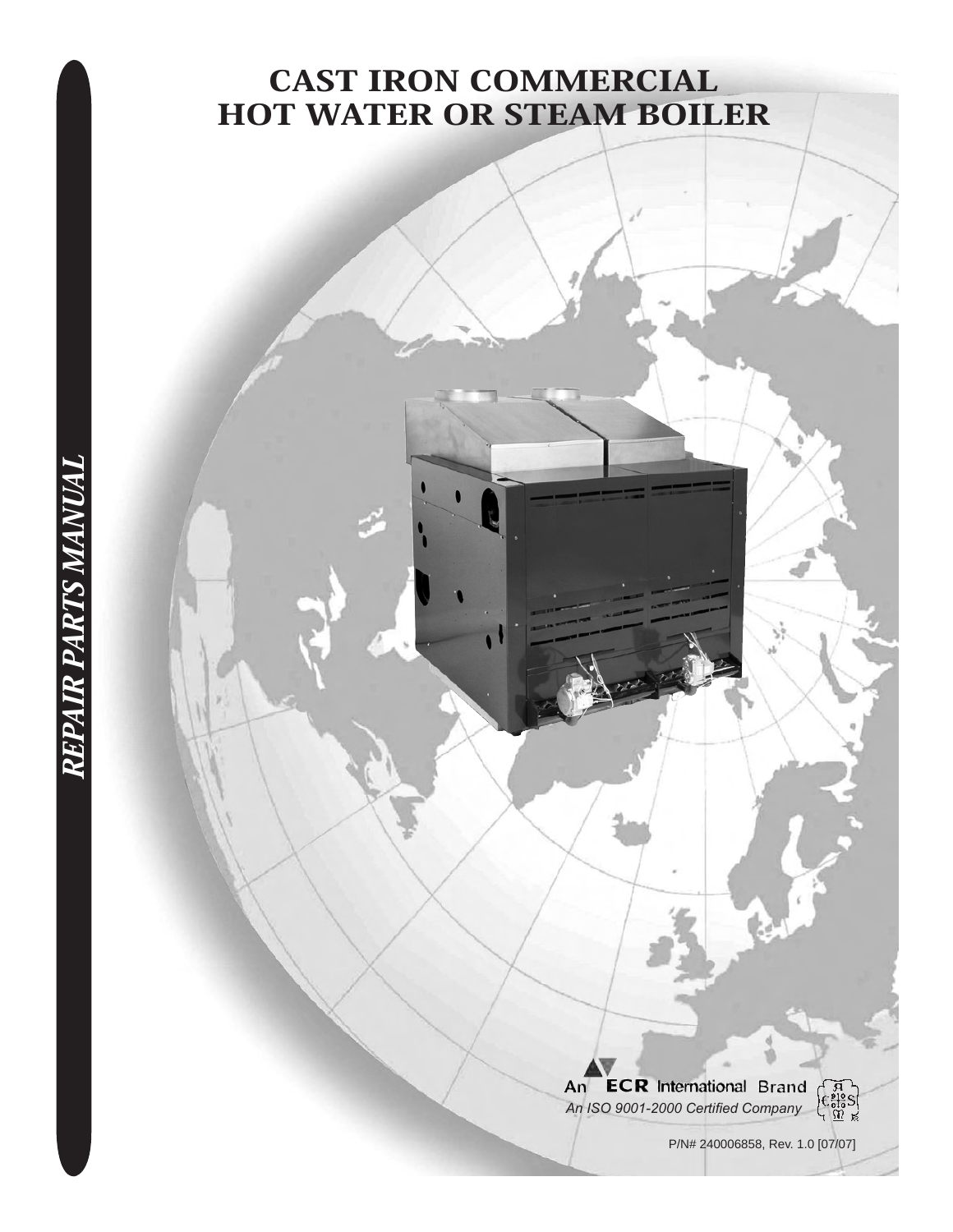#### **COMPLETE BOILER MATERIAL LIST**

| <b>MODEL</b> |   | <b>SECTIONS</b> |              | <b>COMPONENT</b><br><b>CART.</b> |                |                          | <b>WATER</b><br><b>TRIM</b> | <b>STEAM</b><br><b>TRIM</b> | <b>AC</b>     | <b>JACKET</b><br><b>END</b>   | <b>BASE</b><br><b>END</b>     |
|--------------|---|-----------------|--------------|----------------------------------|----------------|--------------------------|-----------------------------|-----------------------------|---------------|-------------------------------|-------------------------------|
|              | L | <b>INNER</b>    | R.           | QTY.<br>300                      | QTY.<br>400    | QTY.<br>500              | <b>CARTON</b>               | <b>CARTON</b>               | <b>CARTON</b> | <b>PANEL</b><br><b>CARTON</b> | <b>PANEL</b><br><b>CARTON</b> |
| 300          | 1 | $\overline{2}$  | $\mathbf{1}$ | 1                                |                | ÷.                       | $WA-1$                      | <b>SA-1</b>                 | 300           | 1                             | 1                             |
| 400          | 1 | 3               | 1            | L,                               | $\mathbf{1}$   |                          | $WA-1$                      | $SA-1$                      | 400           | 1                             | 1                             |
| 500          | 1 | 4               | 1            | $\overline{\phantom{0}}$         | ÷,             | 1                        | $WA-1$                      | $SA-1$                      | 500           | $\mathbf{1}$                  | 1                             |
| 600          | 1 | 5               | 1            | $\overline{2}$                   | L.             | ä,                       | $WA-1$                      | $SA-2$                      | 600           | 1                             | 1                             |
| 700          | 1 | 6               | 1            | 1                                | 1              |                          | <b>WA-2</b>                 | <b>SA-2</b>                 | 700           | 1                             | $\mathbf 1$                   |
| 800          | 1 | $\overline{7}$  | 1            | ÷,                               | $\overline{2}$ | $\overline{\phantom{a}}$ | <b>WA-2</b>                 | $SA-3$                      | 800           | 1                             | 1                             |
| 900          | 1 | 8               | 1            | $\overline{\phantom{0}}$         | 1              | 1                        | <b>WA-2</b>                 | $SA-3$                      | 900           | 1                             | 1                             |
| 1000         | 1 | 9               | 1            | ÷,                               |                | $\overline{2}$           | $WA-2$                      | $SA-3$                      | 1000          | $\mathbf{1}$                  | $\mathbf 1$                   |
| 1100         | 1 | 10              | $\mathbf{1}$ | 1                                | $\overline{2}$ |                          | $WA-2$                      | $SA-3$                      | 1100          | 1                             | 1                             |
| 1200         | 1 | 11              | 1            |                                  | 3              |                          | $WA-3$                      | $SA-3$                      | 1200          | $\mathbf{1}$                  | $\mathbf 1$                   |
| 1300         | 1 | 12              | 1            | 1                                | $\overline{a}$ | $\overline{2}$           | $WA-3$                      | $SA-3$                      | 1300          | $\mathbf{1}$                  | 1                             |
| 1400         | 1 | 13              | 1            | ä,                               | $\mathbf{1}$   | $\overline{2}$           | $WA-3$                      | $SA-3$                      | 1400          | 1                             | 1                             |
| 1500         | 1 | 14              | 1            | -                                |                | 3                        | $WA-3$                      | SA-4                        | 1500          | 1                             | 1                             |
| 1600         | 1 | 15              | 1            | ÷,                               | 4              |                          | $WA-3$                      | SA-4                        | 1600          | 1                             | 1                             |
| 1700         | 1 | 16              | 1            | 1                                | 1              | $\overline{2}$           | WA-4                        | SA-4                        | 1700          | 1                             | 1                             |
| 1800         | 1 | 17              | 1            | ÷,                               | $\overline{2}$ | $\overline{2}$           | $WA-4$                      | SA-4                        | 1800          | 1                             | 1                             |
| 1900         | 1 | 18              | 1            | ۰                                | 1              | 3                        | WA-4                        | SA-4                        | 1900          | 1                             | 1                             |
| 2000         | 1 | 19              | 1            |                                  |                | $\overline{4}$           | WA-4                        | SA-4                        | 2000          | 1                             | 1                             |
| 2100         | 1 | 20              | 1            | $\overline{2}$                   |                | 3                        | $WA-4$                      | SA-4                        | 2100          | $\mathbf{1}$                  | 1                             |
| 2200         | 1 | 21              | 1            | L.                               | 3              | $\overline{2}$           | $WA-4$                      | SA-4                        | 2200          | 1                             | 1                             |
| 2300         | 1 | 22              | 1            | ä,                               | $\overline{2}$ | 3                        | WA-4                        | SA-4                        | 2300          | $\mathbf{1}$                  | $\mathbf 1$                   |
| 2400         | 1 | 23              | $\mathbf{1}$ | $\overline{\phantom{0}}$         | 1              | 4                        | $WA-4$                      | $SA-5$                      | 2400          | 1                             | 1                             |
| 2500         | 1 | 24              | 1            | ä,                               | ä,             | 5                        | $WA-4$                      | $SA-5$                      | 2500          | 1                             | 1                             |
| 2600         | 1 | 25              | 1            | 2                                | ä,             | 4                        | $WA-4$                      | $SA-5$                      | 2600          | $\mathbf{1}$                  | 1                             |
| 2700         | 1 | 26              | 1            | 1                                | 1              | 4                        | WA-5                        | $SA-5$                      | 2700          | 1                             | 1                             |
| 2800         | 1 | 27              | 1            | ä,                               | $\overline{2}$ | $\overline{4}$           | WA-5                        | $SA-5$                      | 2800          | $\mathbf{1}$                  | 1                             |
| 2900         | 1 | 28              | 1            | $\overline{\phantom{0}}$         | 1              | 5                        | WA-5                        | $SA-5$                      | 2900          | 1                             | 1                             |
| 3000         | 1 | 29              | $\mathbf{1}$ | $\overline{\phantom{0}}$         |                | 6                        | $WA-5$                      | $SA-5$                      | 3000          | 1                             | 1                             |

|             | <b>WATER KIT</b> |        | <b>STEAM KIT</b> |          |  |  |
|-------------|------------------|--------|------------------|----------|--|--|
| <b>WA-1</b> | 41200071         | $SA-1$ | 41200061         | 41200066 |  |  |
| <b>WA-2</b> | 41200072         | $SA-2$ | 41200062         | 41200067 |  |  |
| $WA-3$      | 41200073         | $SA-3$ | 41200063         | 41200068 |  |  |
| <b>WA-4</b> | 41200074         | SA-4   | 41200064         | 41200069 |  |  |
| WA-5        | 41200075         | $SA-5$ | 41200065         | 41200070 |  |  |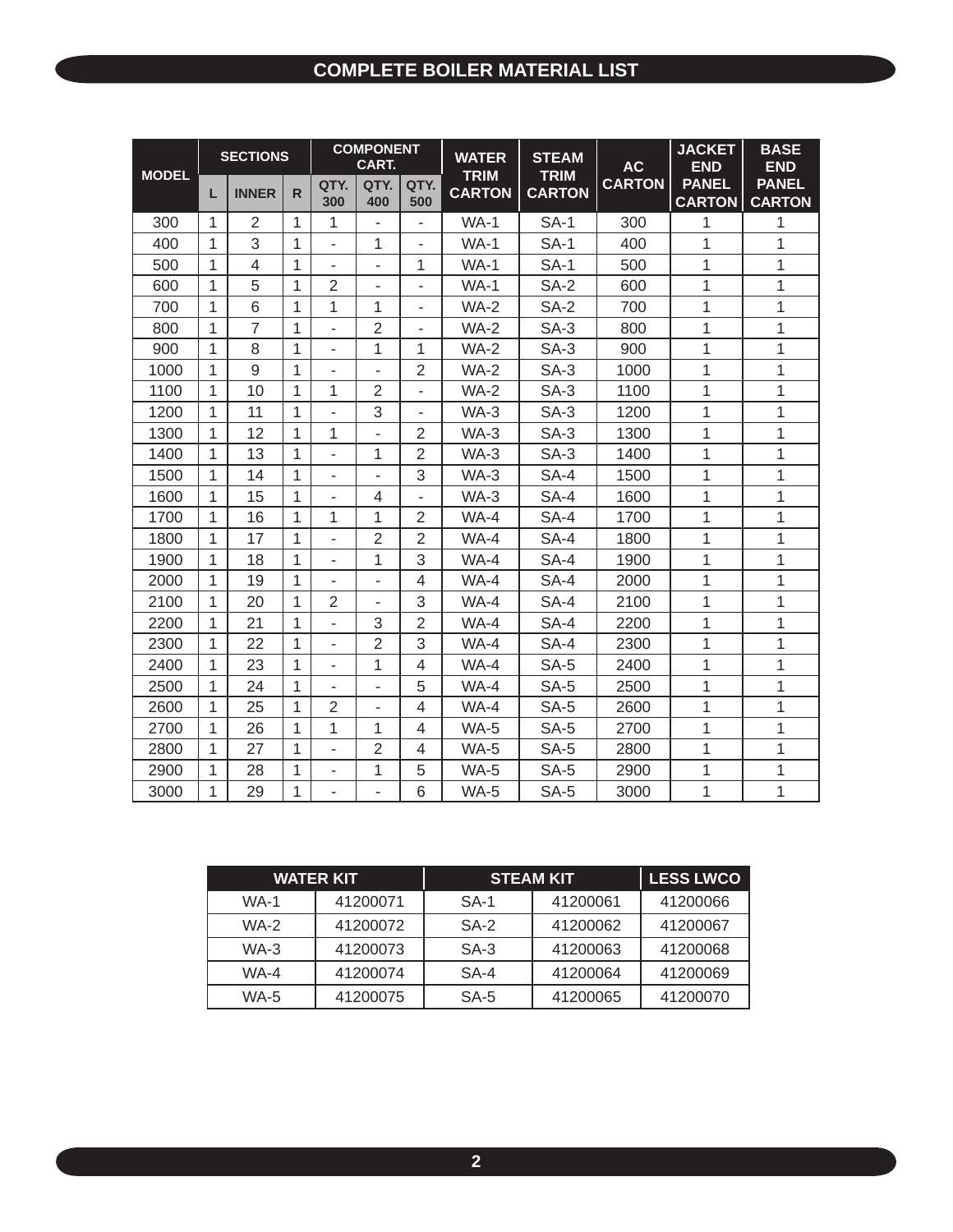#### **BASE MATERIAL LIST**



| No.             | <b>PARTS DESCRIPTION</b>           | <b>STOCK NO.</b> | <b>QUANTITY</b> |     |     |  |  |
|-----------------|------------------------------------|------------------|-----------------|-----|-----|--|--|
|                 |                                    |                  | 300             | 400 | 500 |  |  |
| 1a              | 300 Base (Not Shown)               | 42557123         | 1               |     |     |  |  |
| 1 <sub>b</sub>  | 400 Base                           | 42557124         | ٠               | 1   |     |  |  |
| 1c              | 500 Base                           | 42557125         |                 | ٠   | 1   |  |  |
| 2a              | 300 Fire Door (Not Shown)          | 42557133         | 1               |     |     |  |  |
| 2 <sub>b</sub>  | 400 Fire Door                      | 42557134         |                 | 1   |     |  |  |
| 2c              | 500 Fire Door                      | 42557135         |                 |     | 1   |  |  |
| 3               | Orifice #30 (In Manifold)          | 14615310         | 6               | 8   | 10  |  |  |
| 4a              | 300 Manifold (Not Shown)           | 240006633        | 1               |     |     |  |  |
| 4 <sub>b</sub>  | 400 Manifold                       | 240006634        |                 | 1   |     |  |  |
| 4c              | 500 Manifold                       | 240006635        |                 |     | 1   |  |  |
| 5               | Main Burner                        | 14615302         | 5               | 7   | 9   |  |  |
| 6               | Main Burner with Pilot Bracket     | 14615301         | 1               | 1   | 1   |  |  |
| $\overline{7}$  | Pilot with Ignition Wire           | 14662099         | 1               | 1   | 1   |  |  |
| 8               | <b>Pilot Mounting Bracket</b>      | 42557029         | 1               | 1   | 1   |  |  |
| 9               | <b>Pilot Tubing</b>                | 14615005         | 1               | 1   | 1   |  |  |
| 10a             | VR8304M Gas Valve (300 & 400 Base) | 14662315         | 1               | 1   |     |  |  |
| 10 <sub>b</sub> | 7000 DERHC Gas Valve (500 Base)    | 14663001         |                 |     | 1   |  |  |
| 11              | Base End Panels (Left & Right)     | 42557119         |                 |     | 1   |  |  |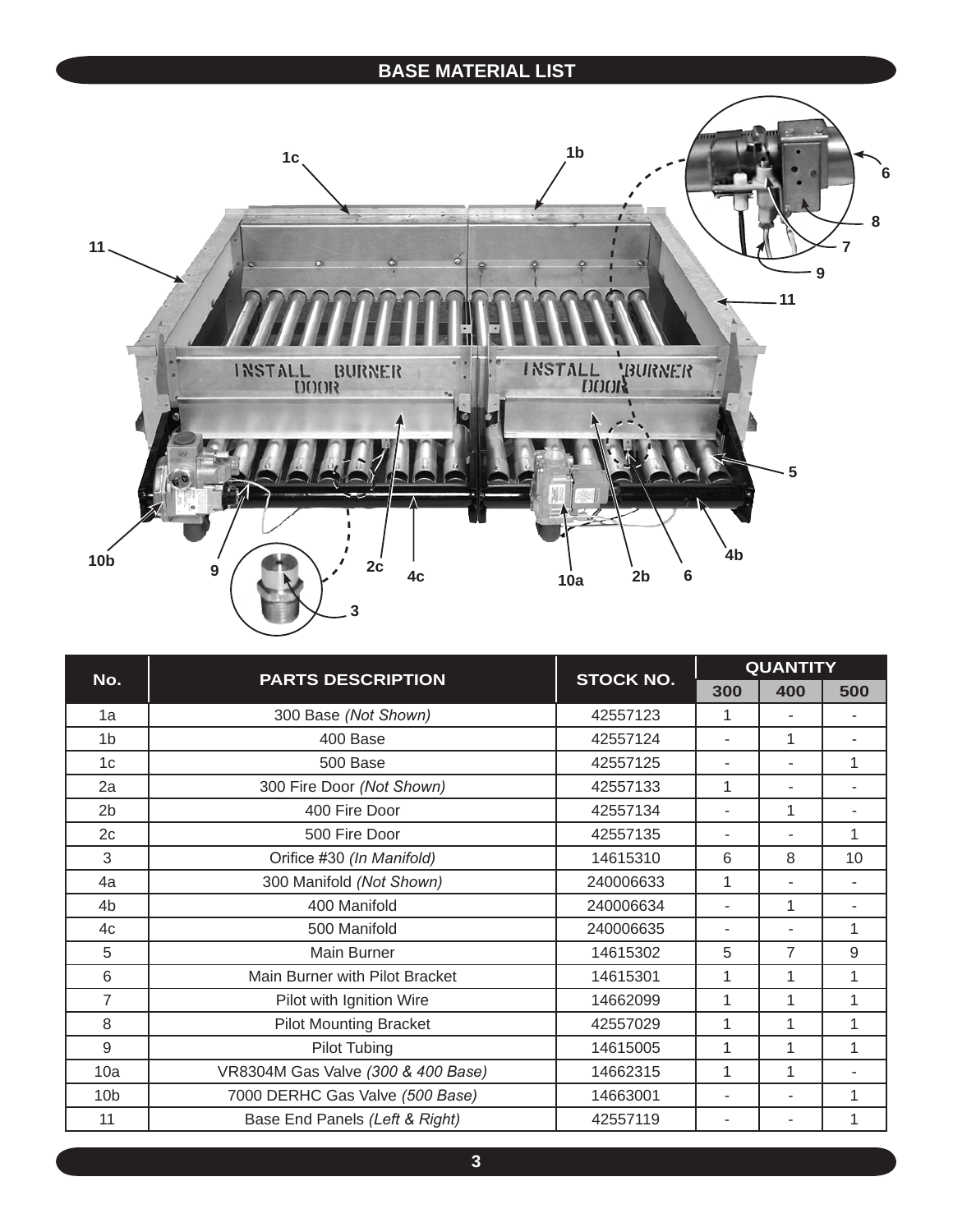|                          | 3000                               | $\infty$        | SO                         | 120                           | 120              | 4                        |                          |                          |                  |                          |                  | $\overline{ }$           | $\overline{\phantom{0}}$     | $\overline{\phantom{0}}$     |                          | $\overline{ }$           | $\overline{ }$              | 4                 | J.                                   | $\overline{ }$                        | $\overline{\phantom{0}}$ | 3                          |
|--------------------------|------------------------------------|-----------------|----------------------------|-------------------------------|------------------|--------------------------|--------------------------|--------------------------|------------------|--------------------------|------------------|--------------------------|------------------------------|------------------------------|--------------------------|--------------------------|-----------------------------|-------------------|--------------------------------------|---------------------------------------|--------------------------|----------------------------|
|                          | 0067                               | 58              | 58                         | 116                           | 116              | 4                        |                          |                          |                  |                          |                  | $\overline{ }$           | $\overline{\phantom{0}}$     | $\overline{\phantom{0}}$     |                          | $\overline{\phantom{0}}$ | $\overline{ }$              | 4                 | $\,$ I                               | $\overline{\phantom{0}}$              | $\overline{\phantom{0}}$ | 3                          |
|                          | 0087                               | 99              | 56                         | 112                           | 112              | 4                        | $\mathbf{I}$             |                          | $\mathbf{I}$     | $\mathbf{I}$             |                  | $\overline{\phantom{0}}$ | $\overline{\phantom{0}}$     | $\overline{\phantom{0}}$     | $\overline{ }$           | $\overline{\phantom{0}}$ | $\overline{ }$              | 4                 | $\mathbf{I}$                         | $\overline{\phantom{0}}$              | $\overline{\phantom{0}}$ | 3                          |
|                          | 00LZ                               | 54              | 54                         | 108                           | 108              | 4                        |                          |                          |                  |                          |                  | $\overline{\phantom{0}}$ | $\overline{\phantom{0}}$     | $\overline{\phantom{0}}$     |                          | $\overline{ }$           | $\overline{\phantom{0}}$    | 4                 | ٠                                    | $\overline{ }$                        | $\overline{\phantom{0}}$ | S                          |
|                          | 0097                               | 52              | 52                         | 104                           | 104              | 4                        |                          |                          |                  |                          |                  | $\overline{ }$           | $\overline{\phantom{0}}$     | $\overline{\phantom{0}}$     | ᠇                        | $\overline{\phantom{0}}$ | $\overline{ }$              | 4                 | $\mathbf{I}$                         | $\overline{\phantom{0}}$              | $\overline{\phantom{0}}$ | $\sim$                     |
|                          | 2500                               | 50              | 50                         | 100                           | 100              | 4                        |                          |                          | f.               | $\mathbf{I}$             | $\overline{ }$   | ٠                        | $\overline{ }$               | $\overline{\phantom{0}}$     |                          | $\overline{\phantom{0}}$ | $\mathbf{I}$                | 4                 | 1                                    | $\overline{\phantom{0}}$              | $\overline{\phantom{0}}$ | S                          |
|                          | 2400                               | $\frac{8}{4}$   | $\frac{8}{4}$              | 96                            | 96               | 4                        |                          |                          |                  | $\blacksquare$           | $\overline{ }$   | $\mathbf{I}$             | $\overline{\phantom{0}}$     | $\overline{\phantom{0}}$     |                          | $\overline{\phantom{0}}$ | $\mathbf{I}$                | 4                 | J.                                   | $\overline{\phantom{0}}$              | $\overline{\phantom{0}}$ | S                          |
|                          | 2300                               | $\frac{4}{6}$   | 46                         | 92                            | 92               | 4                        |                          |                          |                  |                          | $\overline{ }$   |                          | $\overline{\phantom{0}}$     | $\overline{\phantom{0}}$     | ↽                        | $\overline{\phantom{0}}$ | $\mathbf{I}$                | 4                 | $\mathbf{I}$                         | $\overline{\phantom{0}}$              | $\overline{\phantom{0}}$ | 3                          |
|                          | 2200                               | $\overline{4}$  | $\overline{4}$             | 88                            | 88               | 4                        |                          |                          |                  | ×                        | $\overline{ }$   |                          | $\overline{\phantom{0}}$     | $\overline{\phantom{0}}$     |                          | $\overline{\phantom{0}}$ | $\mathbf{I}$                | 4                 | $\mathbf{I}$                         | $\overline{\phantom{0}}$              | $\overline{\phantom{0}}$ | 3                          |
|                          | 00L                                | $\overline{4}$  | 42                         | 84                            | 84               | 4                        |                          |                          |                  | $\overline{1}$           | $\overline{ }$   |                          | $\overline{\phantom{0}}$     | $\overline{\phantom{0}}$     | $\overline{ }$           | $\overline{\phantom{0}}$ | $\mathbf{1}$                | 4                 | $\mathbf{I}$                         |                                       | $\overline{\phantom{0}}$ | $\sim$                     |
| QUANTITIES               | <b>2000</b>                        | $\overline{a}$  | $\Theta$                   | 80                            | 80               | 4                        |                          |                          |                  | $\overline{ }$           |                  |                          | $\overline{\phantom{0}}$     | $\overline{\phantom{0}}$     | $\overline{ }$           | $\overline{\phantom{0}}$ | $\mathbf{1}$                | 4                 | $\mathbf{I}$                         | $\overline{ }$                        | $\overline{\phantom{0}}$ | 3                          |
|                          | 006L                               | 38              | 38                         | 76                            | 76               | 4                        |                          |                          |                  | $\overline{\phantom{0}}$ |                  | $\mathbf{r}$             | $\overline{\phantom{m}}$     | $\overline{\phantom{m}}$     | $\overline{ }$           | $\overline{ }$           | $\mathbf{L}$                | 4                 | $\mathbf{I}$                         | $\overline{\phantom{0}}$              | $\overline{\phantom{0}}$ | $\sim$                     |
| BOILER MODEL NUMBERS AND | 008L                               | 36              | 36                         | 72                            | 72               | 4                        |                          |                          |                  | $\overline{\phantom{0}}$ |                  |                          | $\overline{\phantom{0}}$     | $\overline{\phantom{m}}$     | $\overline{ }$           | $\overline{\phantom{0}}$ | $\mathbf{1}$                | 4                 | $\mathbf{I}$                         | $\overline{\phantom{0}}$              | $\overline{\phantom{0}}$ | $\sim$                     |
|                          | 00LL                               | 34              | 34                         | 89                            | 89               | $\sim$                   |                          |                          |                  | $\overline{\phantom{0}}$ |                  |                          | $\overline{\phantom{0}}$     | $\overline{\phantom{m}}$     |                          | $\overline{ }$           | $\mathbf{I}$                | 4                 | $\mathbf{I}$                         | $\overline{\phantom{0}}$              | $\overline{\phantom{0}}$ | $\sim$                     |
|                          | 009L                               | 32              | 32                         | 54                            | 64               | $\sim$                   |                          |                          |                  |                          |                  |                          | $\overline{\phantom{0}}$     | $\overline{\phantom{0}}$     | $\mathbf{\tau}$          | $\overline{\phantom{0}}$ | $\mathbf{1}$                | 4                 | $\mathbf{I}$                         | $\overline{\phantom{0}}$              | $\overline{\phantom{0}}$ | $\sim$                     |
|                          | 1500                               | $30\,$          | $\mathcal{S}$              | SO                            | <b>SO</b>        | $\sim$                   |                          |                          | $\overline{ }$   |                          |                  |                          | $\overline{\phantom{0}}$     | $\overline{\phantom{0}}$     |                          | $\overline{\phantom{0}}$ | $\mathbf{1}$                | 4                 | $\overline{\phantom{0}}$             | $\mathbf{r}$                          | $\mathbf{I}$             | $\sim$                     |
|                          | 00tl                               | 28              | 28                         | 56                            | 56               | $\sim$                   |                          |                          | $\overline{ }$   |                          |                  |                          | $\overline{\phantom{0}}$     | $\overline{\phantom{0}}$     |                          | $\overline{\phantom{0}}$ | $\mathbf{1}$                | 4                 | $\overline{\phantom{0}}$             | $\mathbf{I}$                          | $\mathbf{I}$             | $\sim$                     |
|                          | 1300                               | 26              | $\delta$                   | 52                            | 52               | $\sim$                   |                          |                          | $\overline{ }$   | $\mathbf{I}$             |                  | ٠,                       | $\overline{\phantom{0}}$     | $\overline{\phantom{0}}$     |                          | $\overline{\phantom{0}}$ | $\mathbf{I}$                | 4                 | $\overline{\phantom{0}}$             | $\mathbf{I}$                          | f,                       | $\sim$                     |
|                          | 1200                               | 24              | 24                         | 48                            | 48               | $\sim$                   |                          |                          | ᠇                | $\mathbf{I}$             |                  | ٠,                       | $\overline{\phantom{0}}$     | $\overline{\phantom{0}}$     |                          | $\overline{\phantom{0}}$ | $\mathbf{I}$                | 4                 | $\overline{\phantom{0}}$             | ٠,                                    | f,                       | $\sim$                     |
| ACCESSORY CARTON         | 00L                                | 22              | 22                         | $\overline{4}$                | $\overline{4}$   | $\sim$                   |                          |                          | $\overline{ }$   | $\mathbf{I}$             |                  |                          | $\overline{\phantom{0}}$     | $\overline{\phantom{m}}$     | ↽                        | $\overline{\phantom{0}}$ | $\mathbf{I}$                | 4                 | $\overline{\phantom{0}}$             | $\mathbf{I}$                          |                          | $\sim$                     |
|                          | 000L                               | 20              | 20                         | $\overline{P}$                | $\overline{4}$   | $\sim$                   |                          | $\overline{\phantom{0}}$ |                  | ×                        |                  |                          | $\overline{\phantom{0}}$     | $\overline{\phantom{m}}$     | $\overline{ }$           | $\overline{\phantom{0}}$ | $\mathbf{1}$                | 4                 | $\overline{\phantom{m}}$             | $\mathbf{r}$                          | $\mathbf{r}$             | $\sim$                     |
|                          | 006                                | $\frac{8}{1}$   | $\frac{8}{10}$             | 36                            | 36               | $\sim$                   |                          | $\overline{\phantom{0}}$ |                  | $\mathbf{I}$             |                  |                          | $\overline{\phantom{0}}$     | $\overline{\phantom{0}}$     | $\overline{ }$           | $\overline{\phantom{0}}$ | $\mathbf{1}$                | 4                 | $\overline{\phantom{0}}$             | $\mathbf{r}$                          | $\mathbf{I}$             | $\overline{\phantom{0}}$   |
|                          | 008                                | $\frac{9}{1}$   | $\frac{6}{1}$              | 32                            | 32               | $\sim$                   |                          |                          |                  |                          |                  |                          | $\overline{\phantom{0}}$     | $\overline{\phantom{0}}$     |                          | $\overline{\phantom{0}}$ | $\mathbf{1}$                | 4                 | $\overline{\phantom{0}}$             | $\mathbf{I}$                          | $\mathbf{I}$             | $\overline{\phantom{0}}$   |
|                          | 00L                                | $\overline{4}$  | $\overline{1}$             | 28                            | $28$             | $\sim$                   |                          | $\overline{ }$           |                  | ï                        |                  | $\mathbf{I}$             | $\overline{\phantom{0}}$     | $\overline{ }$               | $\overline{\phantom{0}}$ | $\overline{ }$           | $\mathbf{I}$                | 4                 | $\overline{\phantom{0}}$             | $\mathbf{r}$                          | $\mathbf{r}$             | $\overline{\phantom{0}}$   |
|                          | 009                                | $\approx$       | $\overline{C}$             | 24                            | 24               | $\sim$                   | $\mathbf{I}$             | $\overline{\phantom{0}}$ |                  | $\mathbf{r}$             |                  | $\mathbf{r}$             | $\overline{\phantom{0}}$     | $\overline{\phantom{m}}$     |                          | $\overline{ }$           | $\mathbf{L}$                | 4                 | $\overline{\phantom{0}}$             | $\mathbf{r}$                          | $\mathbf{r}$             | $\overline{\phantom{0}}$   |
|                          | 009                                | $\supseteq$     | $\supseteq$                | 20                            | 20               | $\sim$                   | $\overline{\phantom{0}}$ |                          |                  | $\mathbf{I}$             |                  | $\mathbf{I}$             | $\overline{\phantom{m}}$     | $\overline{\phantom{m}}$     | ᡕ                        | $\overline{\phantom{0}}$ | $\mathbf{I}$                | 4                 | $\overline{\phantom{0}}$             | $\mathbf{r}$                          | $\mathbf{r}$             | $\overline{\phantom{0}}$   |
|                          | $00\nightharpoonup$                | $\infty$        | $\infty$                   | $\frac{9}{10}$                | $\frac{6}{1}$    | $\sim$                   | $\overline{ }$           |                          | f,               | $\mathbf{I}$             |                  |                          | $\overline{\phantom{0}}$     | $\overline{\phantom{0}}$     | ٣                        | $\overline{ }$           | $\mathbf{I}$                | 4                 | $\overline{\phantom{0}}$             | $\mathbf{r}$                          | $\mathbf{r}$             | $\overline{\phantom{0}}$   |
|                          | 300                                | $\circ$         | $\bullet$                  | $\approx$                     | $\approx$        | $\sim$                   | $\overline{ }$           |                          |                  | $\mathbf{I}$             |                  | ٠                        | $\overline{\phantom{0}}$     | $\overline{\phantom{0}}$     |                          | $\overline{ }$           | $\mathbf{I}$                | 4                 | $\overline{\phantom{0}}$             | $\mathbf{r}$                          | $\mathbf{I}$             | $\overline{\phantom{0}}$   |
|                          | <b>TINU</b>                        | Εa.             | Ea.                        | Ea.                           | Ea.              | Ea.                      | Ea.                      | Еa.                      | Еā.              | Ea.                      | Ea.              | Εa.                      | Ea.                          | Ea.                          | Ea.                      | Εa.                      | Ea.                         | Ea.               | Ea.                                  | Ea.                                   | Ea.                      | Ea.                        |
|                          | STOCK NO.                          | 43300977        | 14695304                   | 1330005                       | 14695306         | 1440001                  | ÷.                       |                          |                  | ł                        | ÷                | ÷                        | 19817                        | 240006636X                   | 14622001                 | 14691302                 | 14662314                    | 1395004           | 550001804                            | 550001806                             | 550001803                | 14691302                   |
|                          | <b>DESCRIPTION</b><br><b>PARTS</b> | 4" Push Nipples | $5/8$ " - 11NC x 7<br>Stud | 5/8" - 11NC Hex<br><b>Jur</b> | 5/8" Flat Washer | Furnace Cement<br>. Pint | FB-1 Fitting Bag         | FB-2 Fitting Bag         | FB-3 Fitting Bag | FB-4 Fitting Bag         | FB-5 Fitting Bag | FB-6 Fitting Bag         | User's Information<br>Manual | Instructions<br>Installation | 3/4" Drain Valve         | Nipple Paste - 4oz.      | High Gas Pressure<br>Switch | 1" Sq. Head Plugs | Assembly 1-3<br>Junction Box<br>Base | sembly 4,5,6 Base<br>Junction Box As- | Transformer<br>250VA     | Hercules Gripp<br>1/4 Pint |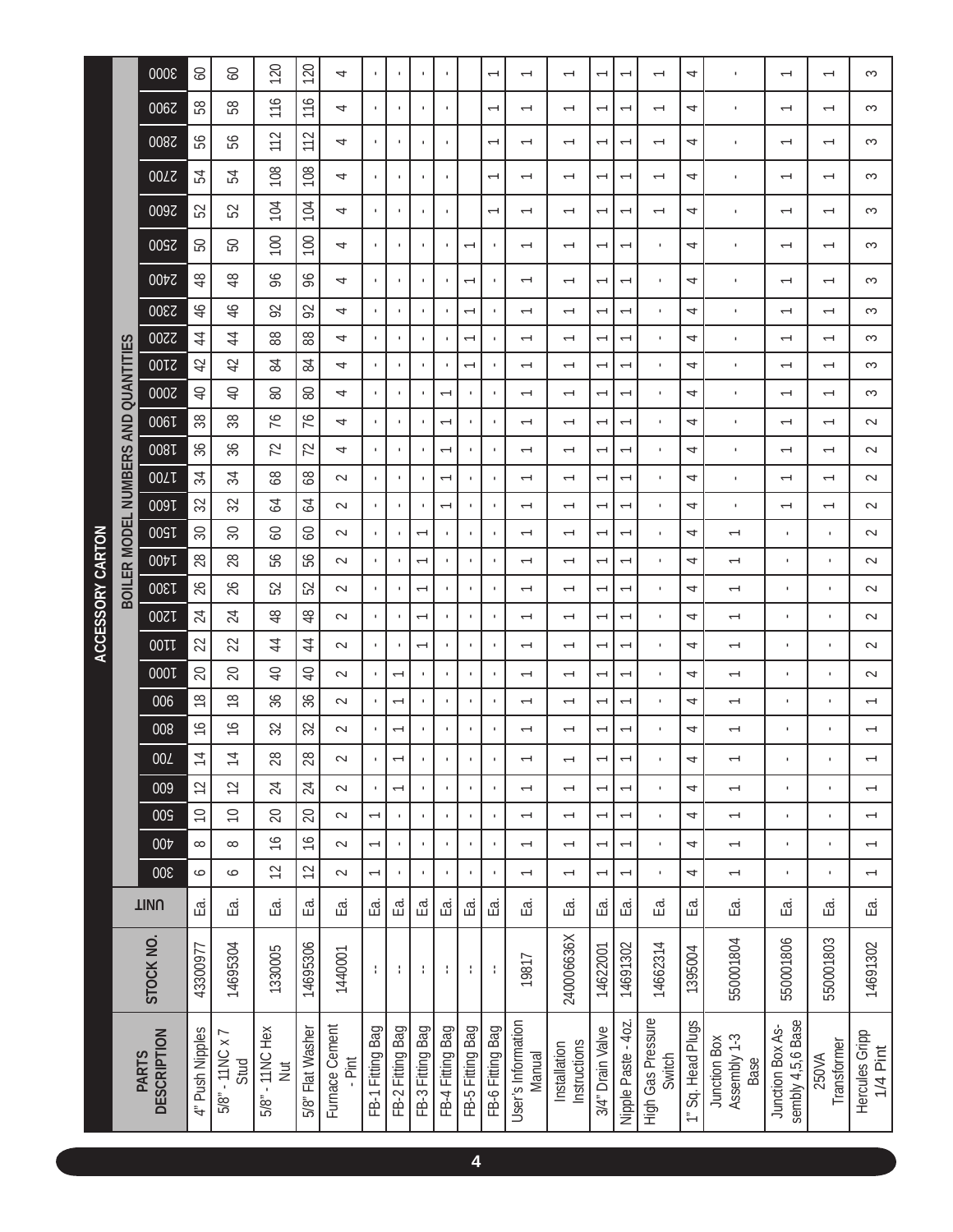### **MATERIAL LISTS**

|     | <b>CONTROL ASSEMBLY</b>          |              |           |  |
|-----|----------------------------------|--------------|-----------|--|
| NO. | <b>PARTS DESCRIPTION</b>         | 300&400 Base | 500 Base  |  |
|     | <b>Control Panel Assembly</b>    | 550001801    | 550001802 |  |
| 1   | <b>Intermittent Pilot Module</b> | 14662070     | 14662070  |  |
| 2   | <b>Spark Control Harness</b>     | 240006625    | 240006625 |  |
| 3   | <b>Control Mounting Panel</b>    | 109006832    | 109006832 |  |
| 4   | <b>Base Power Harness</b>        | 240006732    | 240006732 |  |
| 5   | <b>Harness Gas Valve</b>         | 240006624    | 240006891 |  |

| <b>250VA TRANSFORMER ASSEMBLY</b> |                                    |                  |           |  |  |  |  |  |
|-----------------------------------|------------------------------------|------------------|-----------|--|--|--|--|--|
| NO.                               | <b>PARTS</b><br><b>DESCRIPTION</b> | <b>STOCK NO.</b> | Quantity  |  |  |  |  |  |
|                                   | <b>Transformer Assy</b>            | 550001803        | 1600-3000 |  |  |  |  |  |
|                                   | <b>Mounting Bracket</b>            | 109006825        |           |  |  |  |  |  |
| 2                                 | Transformer                        | 1551005          |           |  |  |  |  |  |
| 3                                 | Harness                            | 240006696        |           |  |  |  |  |  |

| <b>JUNCTION BOX ASSEMBLY</b> |                                |                  |          |                 |  |  |  |  |
|------------------------------|--------------------------------|------------------|----------|-----------------|--|--|--|--|
| NO.                          | <b>PARTS DESCRIPTION</b>       | <b>STOCK NO.</b> |          | <b>QUANTITY</b> |  |  |  |  |
|                              |                                |                  | 300-1500 | 1600-3000       |  |  |  |  |
|                              | Junction Box Assembly 1-3 Base | 550001804        |          |                 |  |  |  |  |
|                              | Junction Box Assembly 4-6 Base | 55001806         |          |                 |  |  |  |  |
|                              | Junction Box                   | 109006843        |          |                 |  |  |  |  |
| $\overline{2}$               | <b>Box Cover</b>               | 109006844        |          |                 |  |  |  |  |
| 3                            | <b>Terminal Block</b>          | 212000014        |          |                 |  |  |  |  |
| 4                            | Ground Lug                     | 212000015        |          |                 |  |  |  |  |
| 5                            | Transformer 75VA               | 550001880        |          |                 |  |  |  |  |
| 6                            | Harness, Relay Power           | 240006697        |          |                 |  |  |  |  |
| 7                            | Harness, Transformer           | 240006698        |          |                 |  |  |  |  |
| 8                            | Harness, Main Burner           | 240006699        |          |                 |  |  |  |  |
| 9                            | <b>AR822II Control Board</b>   | 240006685        |          |                 |  |  |  |  |
| 10                           | Relay on AR822II               | <b>R35C</b>      |          |                 |  |  |  |  |

| <b>STEAM TRIM CARTON</b>             |                  |             |                   |                |                          |              |                |  |  |
|--------------------------------------|------------------|-------------|-------------------|----------------|--------------------------|--------------|----------------|--|--|
| <b>PARTS DESCRIPTION</b>             | <b>STOCK NO.</b> | <b>UNIT</b> | <b>CARTON NO.</b> |                |                          |              |                |  |  |
|                                      |                  |             | <b>SA-1</b>       | <b>SA-2</b>    | $SA-3$                   | <b>SA-4</b>  | <b>SA-5</b>    |  |  |
| 67D-1 McDonnell & Miller LWCO        | 14626042         | Ea.         | 1                 | 1              | 1                        | 1            |                |  |  |
| PA404A Pressuretrol                  | 14662015         | Ea.         | 1                 |                | 1                        | 1            |                |  |  |
| #20-104 Water Gage Set               | 14622010         | Ea.         | 1                 |                | 1                        | 1            |                |  |  |
| 5/8" x 7.3/4" Glass Only for Item #3 | 14622010         | Ea.         | 1                 | 1              | 1                        | 1            |                |  |  |
| 3/16" x 10" Lg. Rods for Item #3     | 14622010         | Ea.         | 2                 | $\mathfrak{p}$ | $\mathfrak{D}$           | 2            | $\overline{2}$ |  |  |
| 2.1/2" Round Steam Gage              | 14623006         | Ea.         | 1                 | 1              | 1                        | $\mathbf{1}$ |                |  |  |
| 3/4" x 3/4" Pop Safety Valve         | 1570001          | Ea.         | 1                 |                | $\overline{\phantom{a}}$ |              |                |  |  |
| 1" x 1" Pop Safety Valve             | 1570002          | Ea.         |                   | 1              | ۰                        |              |                |  |  |
| 1.1/4" x 1.1/2" Pop Safety Valve     | 1570003          | Ea.         | ٠                 | ٠              | 1                        |              |                |  |  |
| 1.1/2" x 2" Pop Safety Valve         | 1570004          | Ea.         | ۰                 | ۰              | ۰                        | 1            |                |  |  |
| 2" x 2" Pop Safety Valve             | 1570005          | Ea.         |                   |                |                          |              |                |  |  |
| 1/4" Brass Syphon Loop               | 14643005         | Ea.         | 1                 |                | 1                        | 1            |                |  |  |
| 1/4"Brass Tee                        | 14693057         | Ea.         | 1                 |                | 1                        | 1            |                |  |  |
| 1/4" x 2" Brass TBE Nipple           | 14607054         | Ea.         | 1                 |                |                          | 1            |                |  |  |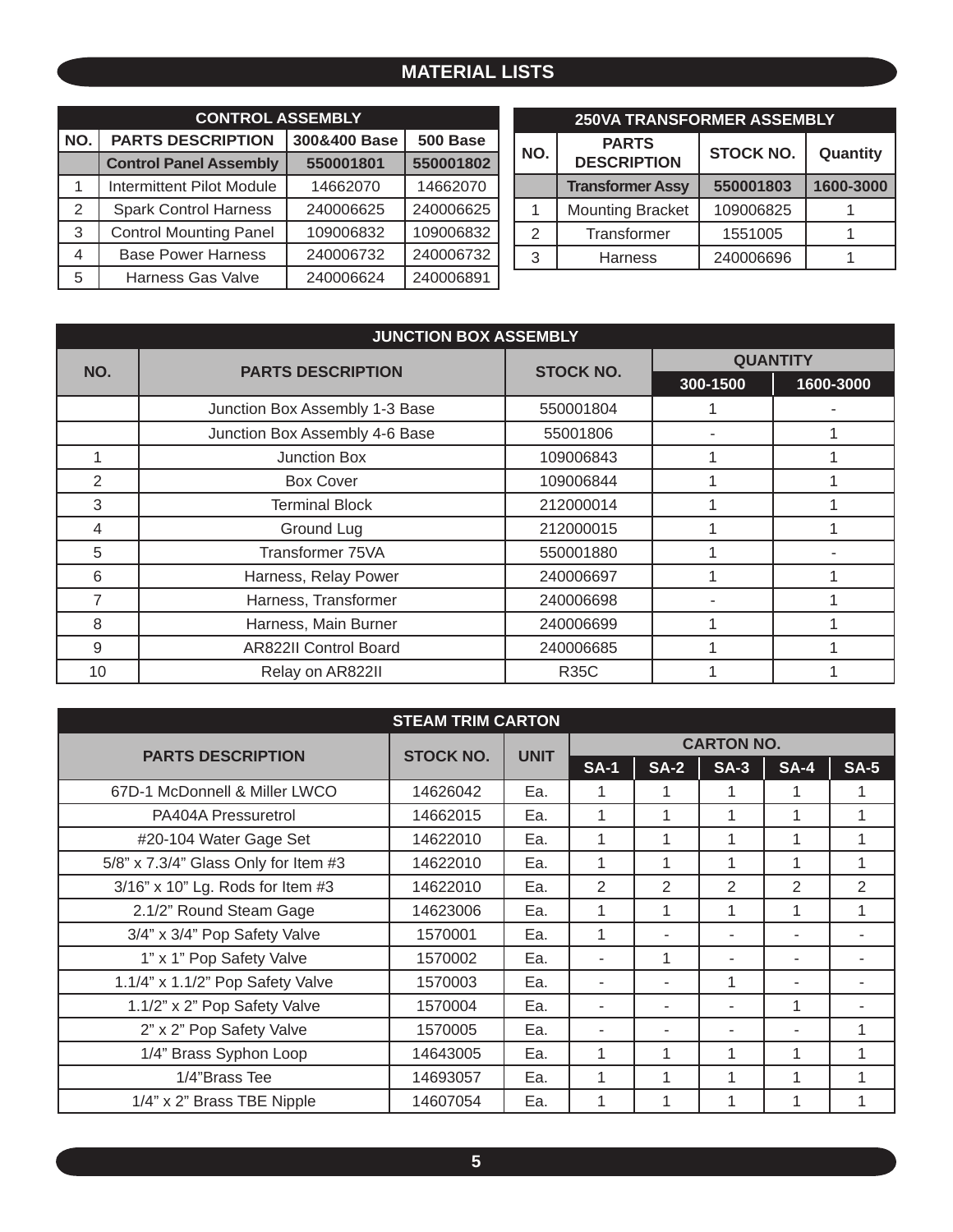#### **MATERIAL LISTS**

| <b>WATER TRIM CARTON MATERIAL LIST</b> |              |             |                   |        |        |        |        |  |  |
|----------------------------------------|--------------|-------------|-------------------|--------|--------|--------|--------|--|--|
| <b>PARTS DESCRIPTION</b>               | <b>STOCK</b> | <b>UNIT</b> | <b>CARTON NO.</b> |        |        |        |        |  |  |
|                                        | NO.          |             | <b>WA-1</b>       | $WA-2$ | $WA-3$ | $WA-4$ | $WA-5$ |  |  |
| L4006A Aquastat                        | 240006706    | Ea.         |                   |        |        |        |        |  |  |
| Well for Aquastat                      | 14662804     | Ea.         |                   |        |        |        |        |  |  |
| Water Temperature/Pressure Gauge       | 1260006      | Ea.         |                   |        |        |        |        |  |  |
| $1/2$ " x $1/4$ " Bushing              | 1060001      | Ea.         |                   |        |        |        |        |  |  |
| 3/4" x 3/4" Relief Valve               | 14622011     | Ea.         |                   |        |        |        |        |  |  |
| 3/4" x 1" Relief Valve                 | 14622311     | Ea.         |                   |        |        |        |        |  |  |
| 1" x 1.1/4" Relief Valve               | 14622312     | Ea.         |                   |        |        |        |        |  |  |
| 1.1/4" x 1.1/2" Relief Valve           | 14622313     | Ea.         |                   | ۰      |        |        |        |  |  |
| $1.1/2$ " x 2" Relief Valve            | 1570028      | Ea.         |                   | ۰      |        |        |        |  |  |

| <b>COMPONENT CARTON MATERIAL LIST</b> |                  |             |              |     |     |  |  |  |
|---------------------------------------|------------------|-------------|--------------|-----|-----|--|--|--|
| <b>PARTS DESCRIPTION</b>              | <b>STOCK NO.</b> |             | <b>MODEL</b> |     |     |  |  |  |
|                                       |                  | <b>UNIT</b> | 300          | 400 | 500 |  |  |  |
| 300 Base Assembly                     | 550001667        | Ea.         |              |     |     |  |  |  |
| 400 Base Assembly                     | 550001668        | Ea.         |              |     |     |  |  |  |
| 500 Base Assembly                     | 550001669        | Ea.         |              |     |     |  |  |  |
| 300 Intermediate Jacket Carton        | 550001673        | Ea.         |              |     |     |  |  |  |
| 400 Intermediate Jacket Carton        | 550001674        | Ea.         |              |     |     |  |  |  |
| 500 Intermediate Jacket Carton        | 550001675        | Ea.         |              |     |     |  |  |  |
| 300 Draft Hood                        | 42557113         | Ea.         |              |     |     |  |  |  |
| 400 Draft Hood                        | 42557114         | Ea.         |              |     |     |  |  |  |
| 500 Draft Hood                        | 42557115         | Ea.         |              |     |     |  |  |  |
| Control Panel Assembly 300/400        | 550001801        | Ea.         | 1            |     |     |  |  |  |
| Control Panel Assembly 500            | 550001802        | Ea.         |              |     |     |  |  |  |
| Top Front Panel Assy 300              | 109006881        | Ea.         |              |     |     |  |  |  |
| Top Front Panel Assy 400              | 109006882        | Ea.         |              |     |     |  |  |  |
| Top Front Panel Assy 500              | 109006883        | Ea.         |              |     |     |  |  |  |

| <b>BASE END PANEL CARTON MATERIAL LIST</b> |                              |                     |                 |  |  |  |  |  |
|--------------------------------------------|------------------------------|---------------------|-----------------|--|--|--|--|--|
| NO.I                                       | <b>PARTS DESCRIPTION</b>     | <b>STOCK</b><br>NO. | <b>QUANTITY</b> |  |  |  |  |  |
|                                            | <b>Base End Panel Carton</b> | 42557119            |                 |  |  |  |  |  |
|                                            | Left Base End Panel          | 42557100            |                 |  |  |  |  |  |
| $\mathcal{P}$                              | <b>Right Base End Panel</b>  | 42557101            |                 |  |  |  |  |  |

| <b>JACKET END PANEL CARTON MATERIAL LIST</b> |                                |                     |                 |  |  |  |  |  |
|----------------------------------------------|--------------------------------|---------------------|-----------------|--|--|--|--|--|
| NO.                                          | <b>PARTS DESCRIPTION</b>       | <b>STOCK</b><br>NO. | <b>QUANTITY</b> |  |  |  |  |  |
|                                              | <b>Jacket End Panel Carton</b> | 550001876           |                 |  |  |  |  |  |
|                                              | Panel End Left Upper           | 109007170           |                 |  |  |  |  |  |
| 2                                            | Panel End Left Middle          | 109007171           |                 |  |  |  |  |  |
| 3                                            | Panel End Left Lower           | 109007172           |                 |  |  |  |  |  |
| 4                                            | Panel End Right Upper          | 109007173           | 1               |  |  |  |  |  |
| 5                                            | Panel End Right Middle         | 109007174           |                 |  |  |  |  |  |
| 6                                            | Panel End Right Lower          | 109007175           |                 |  |  |  |  |  |